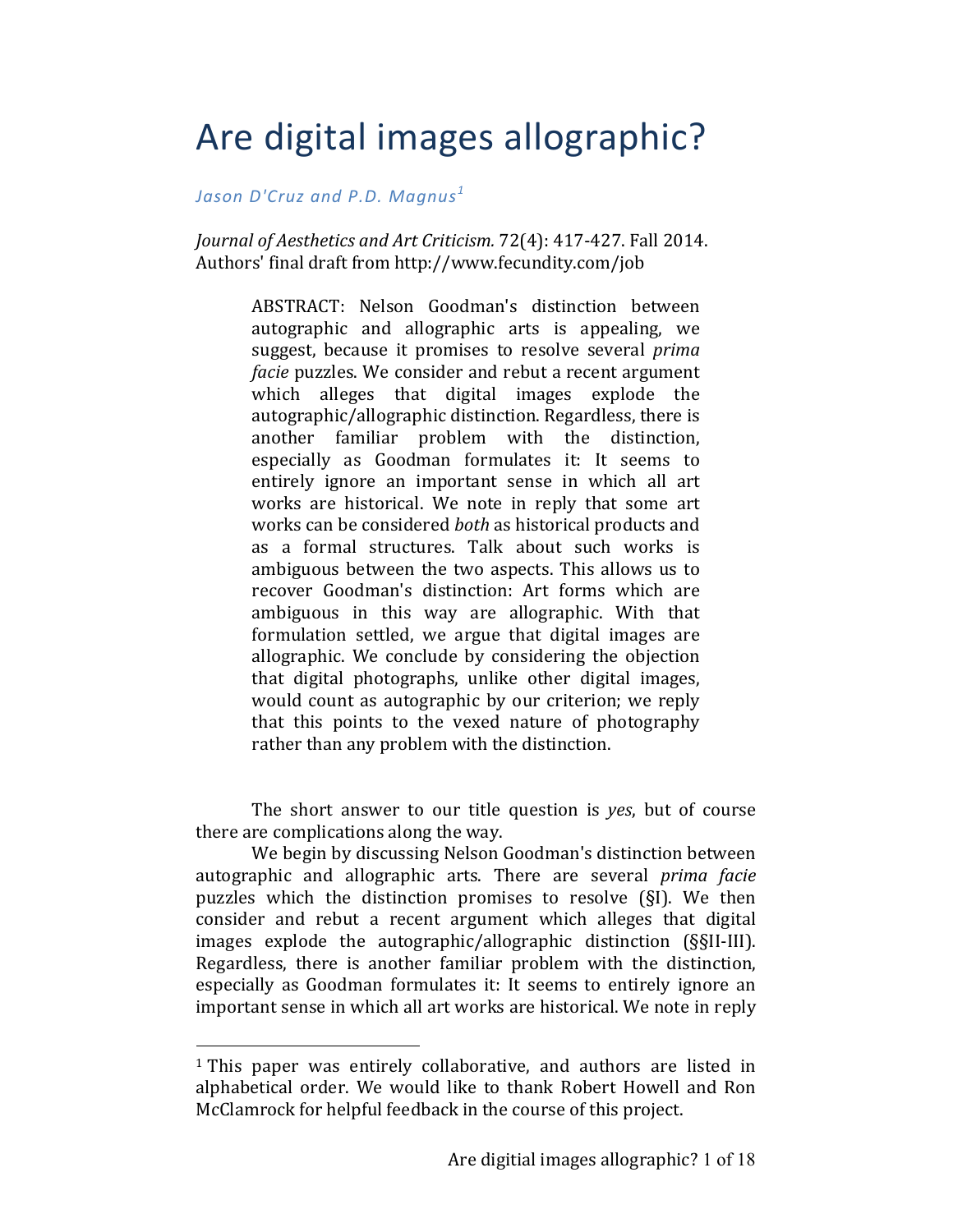that some art works can be considered *both* as historical products and as a formal structures. Talk about such works is ambiguous between the two conceptions. This allows us to recover Goodman's distinction: Art forms which are ambiguous in this way are allographic  $(SIV)$ . With that formulation settled, we argue that digital images are allographic (§V). We then consider the objection that digital photographs, unlike other digital images, would come out as autographic by our criterion. We reply that this points to the vexed nature of photography rather than any problem with the distinction (§VI).

## **I.** The autographic/allographic distinction

The distinction between *autographic* and *allographic* arts is due to Nelson Goodman.<sup>2</sup> Although Goodman was the first to use these labels to distinguish two kinds of art form or work, he did not coin them as English words. 'Allograph' has a legal meaning dating back at least to the 19th century of a document written by someone other than the parties who signed it. In the 1950s, linguists began using the word to indicate distinct forms of the same grapheme; e.g. the lower-case 'a' and capital 'A' are allographs of the letter. Because those are both technical uses and because they are at most analogous to the usage in philosophy of art, there is little sense to trying to *analyze* the term. Rather, our task here is *regimentation* or *explication*  $-$  finding the interesting distinction in the neighborhood of what Goodman distinguished.

#### **Some puzzling facts**

 

Goodman initially proposes the distinction to solve a puzzle about the conditions under which a work of art can be forged. Suppose a student paints a duplicate of Edward Hopper's painting *Nighthawks*. If she attempts to offer it as a work by Edward Hopper, she is doing something illicit. Her copy, regardless of the degree to which it resembles the original, cannot actually be a genuine Hopper painting. Contrariwise: Suppose the student transcribes a duplicate of Ezra Pound's 'In a Station of the Metro'. If she attempts to offer it as a work by Ezra Pound, she is doing something banal. Her handwritten version is not a Pound manuscript, of course, but it is genuinely an instance of Pound's poem. It is evidence of the student's penmanship, but not of her poetic ability.

Goodman explains this difference by saying that painting is autographic but poetry is allographic. He writes, "Let us speak of a work of art as *autographic* if and only if the distinction between

<sup>&</sup>lt;sup>2</sup> Nelson Goodman, *Languages of Art: An Approach to a Theory of Symbols* (The Bobbs-Merrill Company, 1968).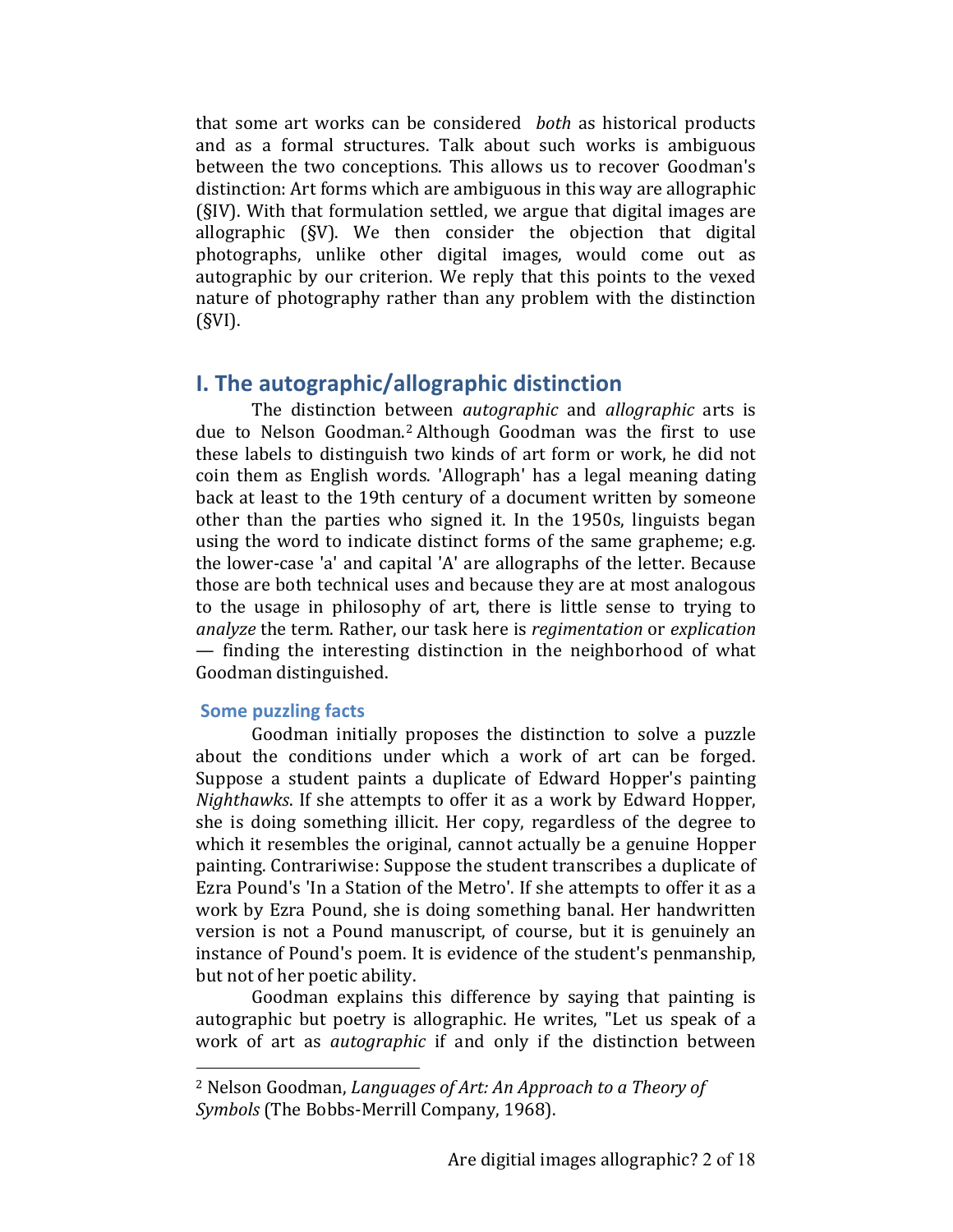original and forgery of it is significant; or better, if and only if even the most exact duplication of it does not thereby count as genuine." A work is *allographic* otherwise.<sup>3</sup> Goodman later insists that vulnerability to forgery is not what defines the distinction. Rather, the distinction "could obtain in a world of inventive angels free of imitative instincts or ill intent."<sup>4</sup>

There is also a puzzle about which works can be *plagiarized* that is a dual of Goodman's puzzle about which can be forged.<sup>5</sup> If the student presents her transcription of 'In a Station of the Metro' as her own original poem, she is doing something illicit. She is attempting to claim that Pound's poem is her own work. Contrariwise: If she presents her study of *Nighthawks* as her own painting, she is doing something banal. She is claiming her painting as something that she painted. It is not just evidence of her brushwork and painterly manner, but it is also a distinct painting with a different subject than the original. Hopper's painting portrays a diner in the middle of the night, but the student's portrays the painting *Nighthawks*.

With this in mind, we could twist Goodman's formulation around and introduce the distinction this way: Let us speak of a work of art as *allographic* if and only if the distinction between original and a plagiarized instance of it is significant in this way, as *autographic* otherwise.

There is also a related puzzle about the value we attach to specific objects. If the student accidentally smears peanut butter on *Nighthawks*, it is a matter of considerable concern. She might be jailed for her offense. Contrariwise: If she accidentally smears peanut butter on her handwritten copy of 'In a Station of the Metro', she is doing something banal. Her making a mess in the latter way might be annoying, but it is certainly not criminal. The instances of autographic works carry a special kind of value which the instances of allographic works do not.

This difference in value might be explained by the fact that there is only one *Nighthawks*, whereas the poem has many instances. Yet autographic works need not be single-instance. There are numerous castings of Rodin's *The Thinker*. If a new bronze object were produced by other means to match one of those, however, it would count as a copy rather than as another *Thinker*. So bronze sculpture is a multiple-instance autographic art. Similarly, there can be multiple copies of a woodcut like Albrecht Dürer's *Four Horsemen*, but each must be made from the original block. A visually

<sup>&</sup>lt;sup>3</sup> Goodman, *Languages of* Art, p. 113.

<sup>&</sup>lt;sup>4</sup> Nelson Goodman, *Of Mind and Other Matters* (Harvard University Press, 1984), p. 139.

<sup>&</sup>lt;sup>5</sup> Flint Schier, *Deeper into pictures: An essay on pictorial representation* (Cambridge University Press, 1986), p. 29.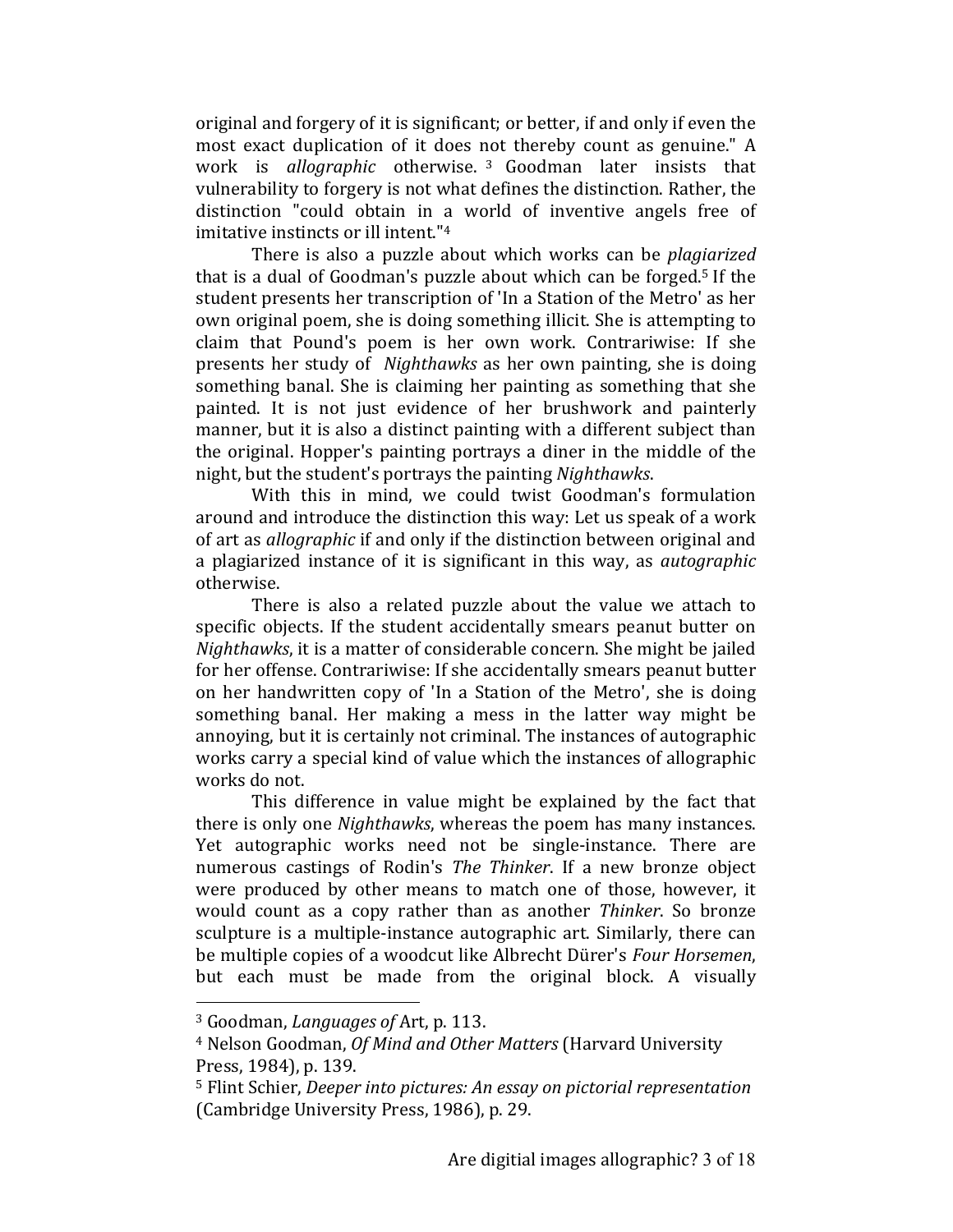indistinguishable object made by other means would count as a forgery. So printmaking, too, is a multiple-instance autographic art. The multiple instances of *The Thinker* and of *Four Horsemen* are a far cry from multiple instances of 'In a Station of the Metro'. Even though there are multiple instances of the statue and of the woodcut, further instances are not easy to make. The student might toss her handwritten copy of the poem into the trash if it gets peanut butter on it, because she can readily transcribe a new one. Making a new instance of the statue or the woodcut is either hard or impossible. It will be strictly impossible to produce a new instance of an autographic work if it is of a single-instance form or if it is of a multiple-instance form but the conditions for producing an instance have passed. There may be technical difficulties producing a new instance of an allographic work, but there are no philosophical barriers to doing so. So there is a further puzzle about the difference between works that are either hard or impossible to reproduce as opposed to those that are comparatively trivial to reproduce.

What should we make of these various facts about forgery, plagiarism, value, and duplicability? Rather than taking any of those binaries to define the autographic/allographic distinction, it seems better to take these puzzling facts to be explicable in terms of the distinction. The distinction, then, promises and requires that there is a common explanation for these various facts.

#### **Goodman's distinction**

 

Goodman himself elaborates the distinction in terms of notation. What makes it possible for an art form to be allographic is that there is a precise way of specifying the constituents of the work. The Ezra Pound poem, for example, is a specified string of English words and punctuation divided into two lines. A musical work is a specified string of notes which can be performed or notated on a score. Although scores might serve many functions, Goodman maintains that "every score, as a score, has the logically prior office of identifying a work. "<sup>6</sup>

Initially, Goodman thinks, all art was autographic and so ephemeral. Literature has its origin in the oral and extemporaneous performances of bards. Music was performed and appreciated long before the existence of musical scores. What made it possible for these art forms to become allographic was the invention of notation. The notation allows the artist to specify precisely which qualities must

<sup>&</sup>lt;sup>6</sup> Goodman, *Languages of* Art, p. 128. Goodman uses the word 'score' in a broad sense to include any specification of what instances of a work must be like, including musical scores but also architectural plans. He writes, "A score... has as a primary function the authoritative identification of a work from performance to performance."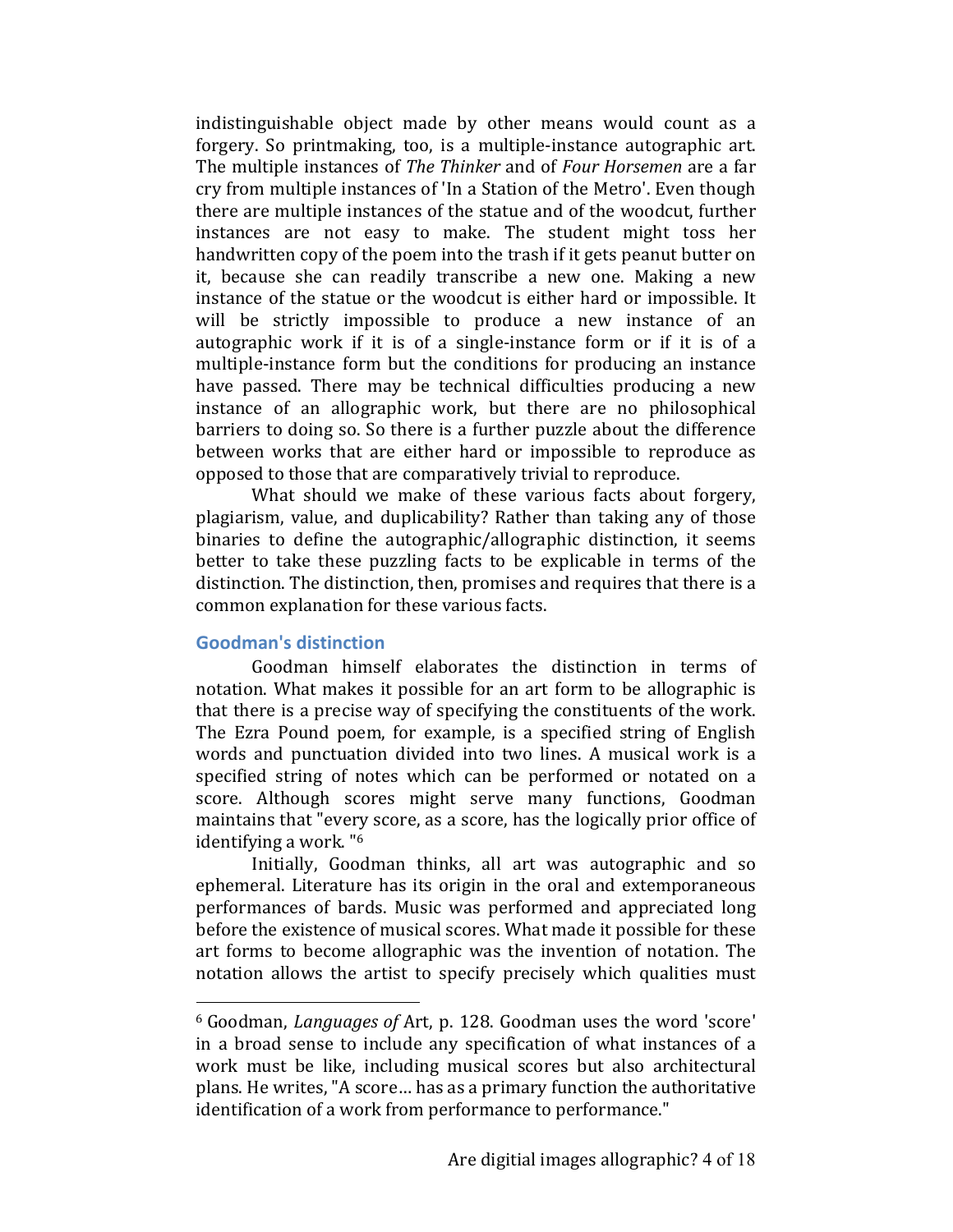obtain in order for something to count as an instance of the work and thus provides a principled way of distinguishing its essential or constitutive properties from contingent and non-constitutive ones. Some art forms, like literature and music, seem particularly wellsuited to allographic expression. Others, such as dance, are less amenable  $-$  but there have been notable attempts, and the possibility of a notation for dance is one of the questions that structures Goodman's discussion.7

Levinson takes Goodman to have given two distinct definitions of 'autographic': one in terms of whether works of the artform can be *forged* and another in terms of whether works of the artform are specified in a definite *notation*.<sup>8</sup> However, as Goodman later clarifies the distinction, neither of these is definitive. Notation is necessary but not sufficient for an art form to be allographic. What matters fundamentally is the "determination that a given object or event is an instance of a given work." Goodman writes, "for distinguishing allographic from autographic works, all that counts is whether or not the identity of the work... is independent of history of production."<sup>9</sup>

# **II. Zeimbekis on digital pictures**

John Zeimbekis uses the case of digital pictures in an attempt to scuttle the autographic/allographic distinction.<sup>10</sup> He argues that digital pictures ought to count as allographic but that they do not admit of a notation. It would follow that Goodman was wrong that being notational is necessary for being allographic. Moreover, Zeimbekis argues, the sense in which digital pictures turn out to be allographic is one which makes the distinction uninteresting. So he concludes that "we should preserve the distinction between notational and nonnotational representations, but abandon the distinction between autographic and allographic representations." $11$ 

A digital image is comprised of pixels. It is encoded in a file and displayed on the screen of a computer, tablet, phone, or other device. Because there are different image formats, the same array of pixels might be stored in bit-wise different computer files. We take the

<sup>&</sup>lt;sup>7</sup> Goodman, *Languages of Art*, especially pp. 211-218.

<sup>&</sup>lt;sup>8</sup> Jerrold Levinson, "Autographic and allographic revisited,"

*Philosophical Studies* 38(1980): 367-383.

<sup>&</sup>lt;sup>9</sup> Goodman, *Of Mind and Other Matters*, p. 140.

<sup>&</sup>lt;sup>10</sup> John Zeimbekis, "Digital pictures, sampling, and vagueness: The ontology of digital pictures," *Journal of Aesthetics and Art Criticism* 70  $(2012): 43-53.$ 

 $11$  Zeimbekis, "Digital pictures, sampling, and vagueness," p. 52.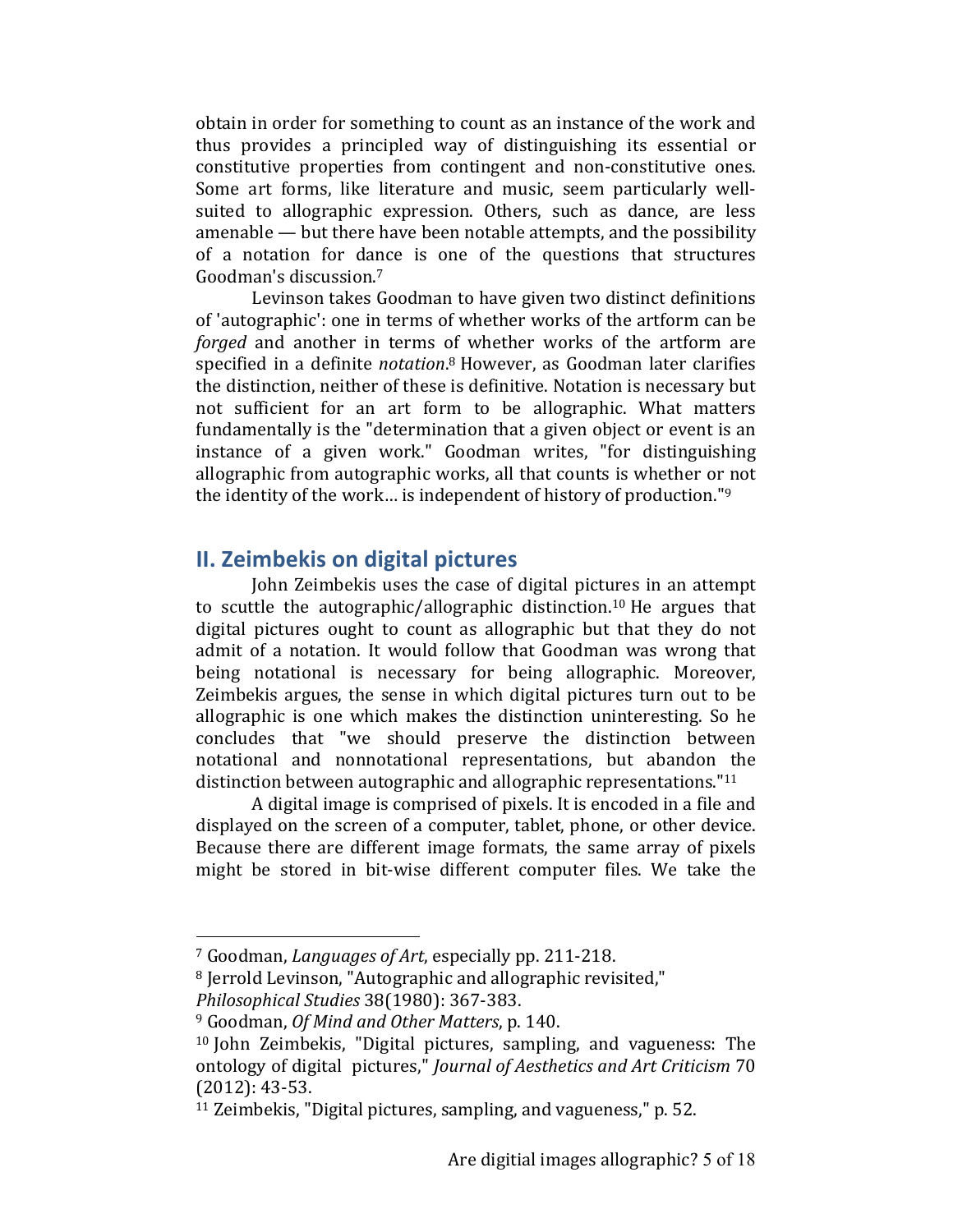candidate works or instances of works to be the images that appear on the screen when the file is displayed.

For any particular digital picture, there are finitely many pixels and finitely many values that can be assigned to each pixel. Consider, for example, a four inch by six inch 300 ppi true color image: The grid of pixels is  $1200x1600$ , so there are more than 1.9 million pixels. The color of each pixel is specified by values for red, green, and blue (RGB); each value may vary from  $0$  to 255, so each pixel is assigned one of more than 16 million possible colors. These numbers are large but finite. So it seems that there are finitely many distinct possible digital pictures of this resolution, each unambiguously specified by the RGB values for its pixels. Zeimbekis calls this the "atomistic intuition", the idea "that digital pictures are made up of small identical building blocks that impose a lower limit on how such pictures can differ from one another." $12$ 

If we accept the atomistic intuition, it follows immediately that digital pictures are allographic. Much as the student may make a duplicate of 'In a Station of the Metro' by copying all the *words*, she may duplicate the file for a digital image by copying all of the *bits*. Because the copy is a genuine new instance of the work, she cannot forge the work by doing this but may (if she presents it as her own) plagiarize it. Just as she would not hesitate to throw away a spare handwritten copy of the poem, she would not hesitate to delete a duplicate copy of a file for a digital image.

There is an important difference, however. Whereas the student duplicates the poem by attending to each word, she never attends to the individual bits which encode the image. Perhaps she copies the file by dragging and dropping an icon. Even then, the bits alone are not the image.

So to consider a digital image, we need to consider different display instances: the same image which might be displayed at different times or on different devices. Here, Zeimbekis argues, the atomistic intuition breaks down. Considering adjacent pixels of similar color, he argues in this way:

[T]he light-intensity values (Red 0, Green 0, Blue 127) and (Red 0, Green 0, Blue 131) are phenomenally discriminable: if we place them side by side, we see a faint line of color stepping between them. So pixels tokening those intensities have phenomenally different colors. But pixels lit at the intermediate intensity  $(0, 0, 130)$  are indiscriminable both from pixels instantiating  $(0, 0, 127)$  and from pixels instantiating  $(0, 0, 131)$ . Even when two regions uniformly colored with Blue 127 and Blue 130 respectively are placed side by side (without any other background color in between),

 $12$  Zeimbekis, "Digital pictures, sampling, and vagueness," p. 44.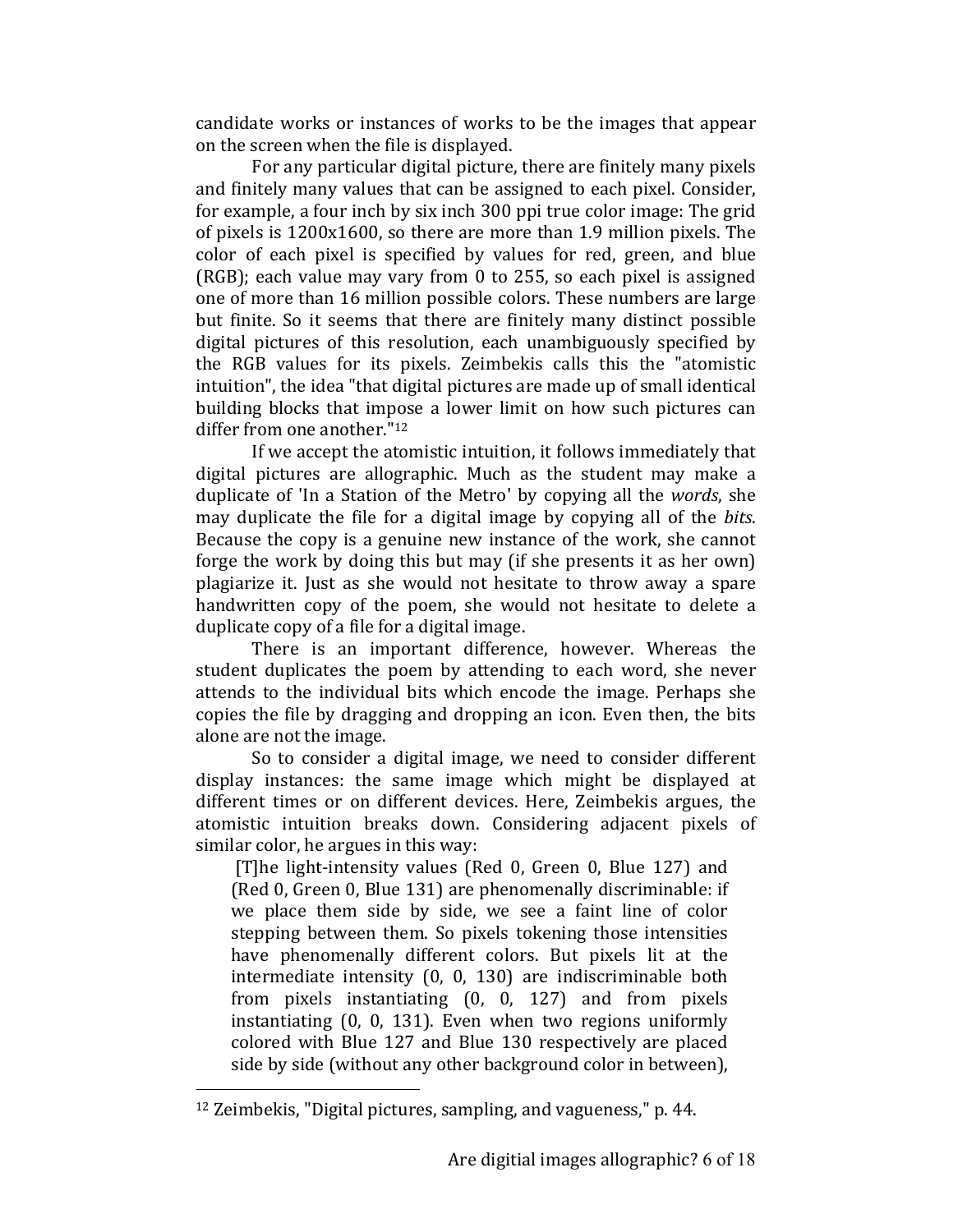we still cannot see any color stepping between them; the same applies to Blue 130 and Blue 131. Therefore, we cannot exclude that the pixels lit at  $(0, 0, 130)$  token both colors, and this defeats the finite differentiation of the color types in respect of which pictures would have to be identical.<sup>13</sup>

Applying his reasoning to our example, Zeimbekis' argument is this: Although the student can make a copy of the file for the image, she cannot copy the image itself. Even with careful scrutiny, she will not know what to record as the color value for particular pixels. Moreover, her judgements of color identity will be nontransitive: She judges that a pixel of Blue 127 is the same color as a pixel of Blue 130 and that a pixel of Blue 130 is that same color as a pixel of Blue 131, but not that Blue 127 is the same color as Blue 131. The different possible RGB pixel values *as numbers* are finite and disjoint. The different possible pixel values *as display colors* shade imperceptibly into one another without sharp boundaries. To put this in Goodman's terminology, we can say that the system is syntactically articulate but not semantically articulate; i.e., that the *characters* of the system are differentiated but that the *compliance classes* are not.<sup>14</sup> Although the various RGB values are disjoint and precise, the states to which the values correspond fail to be. So the bitmap for the digital image fails as a notation. Accepting Goodman's claim that having a notation is necessary for being allographic, it seems that digital images are not allographic after all.

Zeimbeckis adds that we can understand digital pictures as allographic, but only if we let go of Goodman's claim that notationality is required for allography. He suggests how it might still be possible to define conditions of type identity for digital images. The 24-bit value for each pixel specifies color more precisely than is required for two digital images to be identical. All that is required for identity, according to Zeimbeckis, is that the display pixels evoke the same color experience in a viewer. The same 24-bit value will do so at different times or on different devices because of the precision with which the devices are engineered. Copies of a digital image are made by copying the file and displaying them on an appropriate device, not by transcribing the displayed digital picture from the screen. New devices are manufactured not by copying old devices, but by careful design and consideration of how the device will effect a viewer. The crucial thing, according to Zeimbeckis, is that the system of encoding and the display device specify the color more precisely than a viewer can experience it. He writes, "The key point about the transitive groupings of light intensities... that preserve type identity for digital pictures is that they keep the differences in real magnitudes, which

 $13$  Zeimbekis, "Digital pictures, sampling, and vagueness," p. 46-7.

<sup>&</sup>lt;sup>14</sup> Goodman, *Languages of Art*, ch. 4.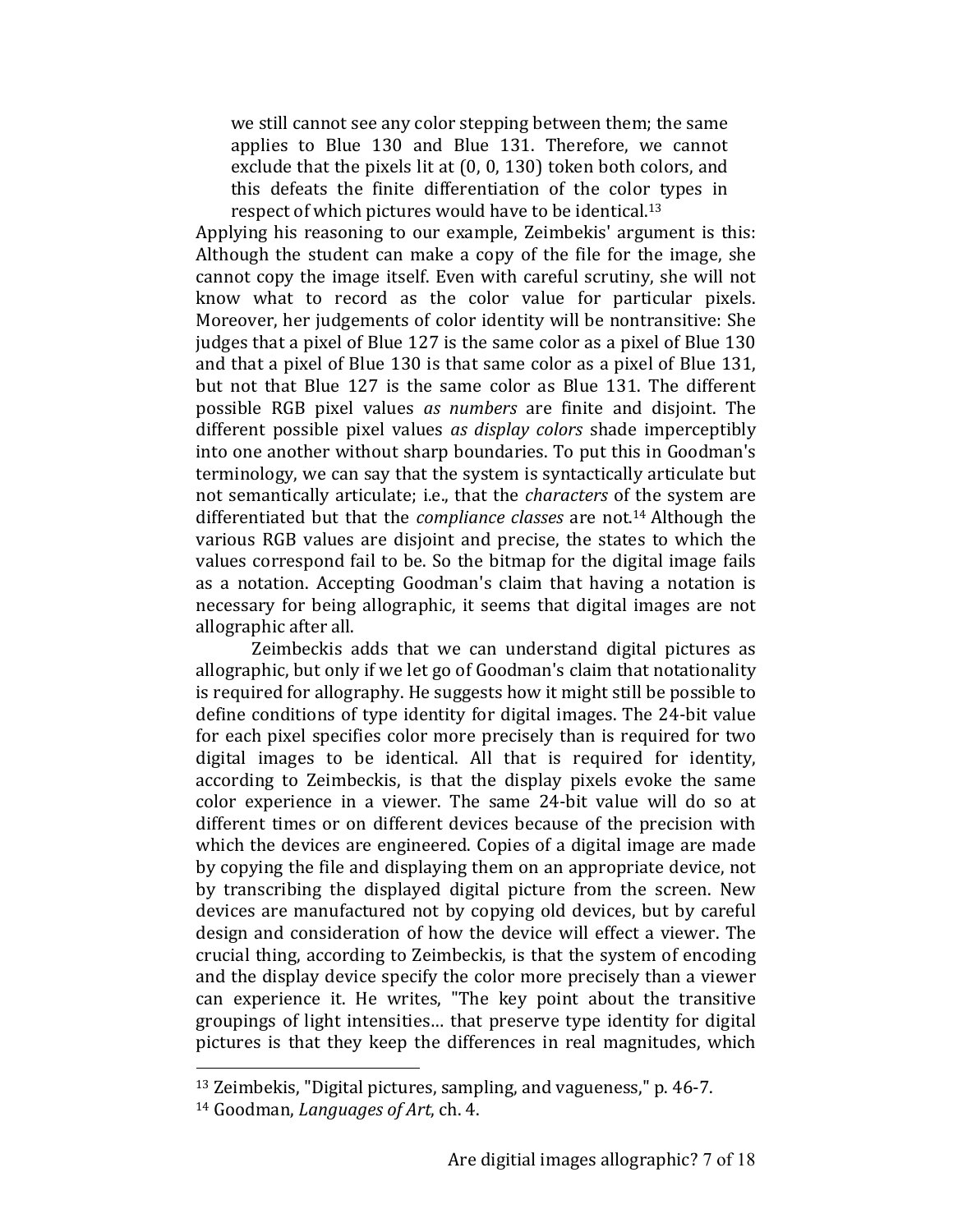inevitably occur, well below some epistemically defined discrimination threshold."<sup>15</sup>

Digital pictures may be allographic, in this sense, because the precision of the bitmaps specifies the images beyond the limit of phenomenal discriminability. Yet one might do the same for other works of visual art. By taking careful measurements and carefully engineering new instances, one might make a phenomenally indistinguishable duplicate of a painting like *Nighthawks*. This would be different than the copy painted by the student whom we imagined in the previous section, because she could only copy to the limit of what she could see. The engineered duplicate would be specified more precisely than anyone could see, just as the digital image involves color differences more precise than anyone can discern. Zeimbeckis explains that "by using the same principles (defining transitive subphenomenal sets of sufficient objective conditions), it is possible to make type-identical paintings and analog photographs." $16$ 

Now it seems as if we face a dilemma with respect to the distinction between autographic and allographic works. One horn is to refuse Zeimbeckis' suggestion as to how digital images might be allographic, even though considerations of forgeability (and so on) all suggest that they must be. The other horn is to accept Zeimbeckis' suggestion, but then the distinction collapses and even our paradigm autographic work (*Nighthawks*) turns out to be allographic. If these are our options, there seems to be no way around Zeimbeckis' ultimate conclusion that "we should... abandon the distinction between autographic and allographic representations."<sup>17</sup>

Fortunately, Goodman has resources to avoid this dilemma. We turn to these in the next section.

# **III. How to defend Goodman, up to a point**

In discussing the autographic/allographic distinction, Goodman is keen to insist that the bounds of aesthetic experience are not determined by the perceptual abilities of the untutored audience. Quite the contrary, "the exercise, training, and development of our powers of discriminating among works of art are plainly aesthetic activities."<sup>18</sup> If a painting and a doppelgänger of a painting were found to be identical in all discernable respects, Goodman insists that the doppelgänger would still not count as an instance of the same

 $15$  Zeimbekis, "Digital pictures, sampling, and vagueness," p. 51.

 $16$  Zeimbekis, "Digital pictures, sampling, and vagueness," p. 52.

 $17$  Zeimbekis, "Digital pictures, sampling, and vagueness," p. 52, quoted above.

<sup>&</sup>lt;sup>18</sup> Goodman, *Languages of Art*, p. 111.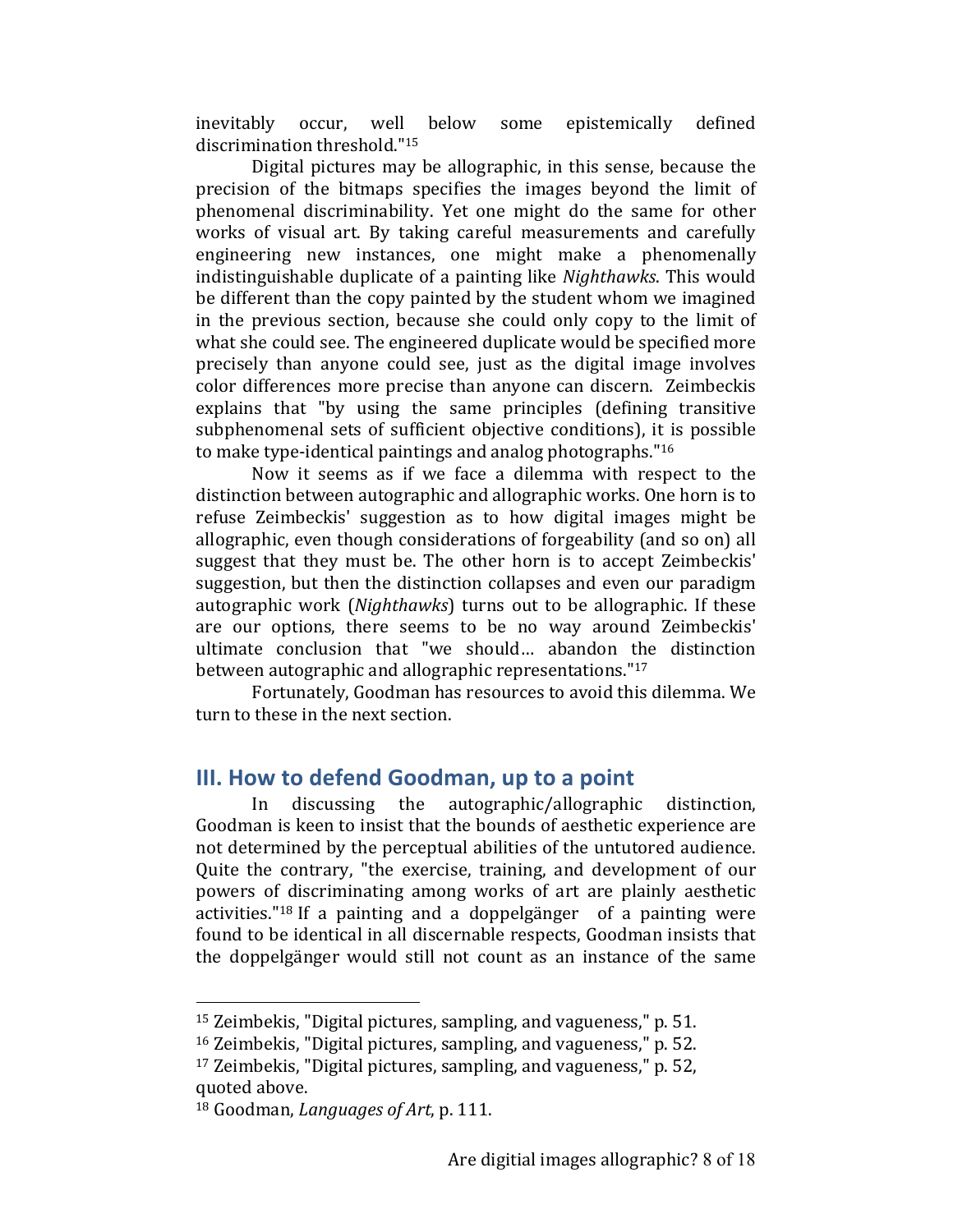work of art. There might be some further aesthetic difference which we are not able to discern given the methods we are using now but which we might discern, given time and attention.

So Goodman would reject Zeimbekis' suggestion that all artwork becomes allographic once we were able to make duplicates which differ only in respects "below some epistemically defined discrimination threshold."<sup>19</sup> As Goodman has it, there is no defensible threshold which marks the boundary between aesthetically relevant features and non-relevant ones.

One might worry that, for the pixels in digital images, there are differences beyond the limits of any possible expertise. Color differences that lie below the threshold of human color vision could not be seen even by the most attentive eye. But this would not concern Goodman. All that matters for a work's autographic status (on Goodman's account) is that discrimination is possible in principle. There need not be "an easy test", he explains, "after all, the definition of gold as the element with an atomic weight of 197.2 gives me no ready test for telling a gold piece from a brass one. The line drawn need only be theoretically manifest."<sup>20</sup> Perhaps, in some brave future, connoisseurs of painting will enjoy best what they see under a microscrope.

Regarding Zeimbekis' claim that digital images are not notational: Goodman does require, for a system to be notational, that the compliance classes of two different characters be distinct. Yet this does not mean that human observers actually need to be able to discern the distinction. Even if a tone-deaf audience member cannot hear the difference between a c and a c-sharp, there is still a difference between the two notes. A performed musical note either complies with the mark on the score or it does not. That would be true even if every human were tone-deaf so that nobody could tell the difference. All that Goodman requires for semantic articulation is that the discrimination be "theoretically possible."<sup>21</sup> His definition of 'notation' makes no requirement of practical legibility.<sup>22</sup>

So Goodman could, contra Zeimbekis, accept digital images as notational. A computer monitor of sufficient quality generates different spectra when displaying a pixel of Blue 127 than it does when displaying Blue 128. So there is a well-defined distinction between the two compliance classes. Although the possible frequencies of blue are continuous, the activations allowed in a 24-bit digital image are not. The intermediate shades that could not

 $19$  Zeimbekis, "Digital pictures, sampling, and vagueness," p. 51, quoted above.

<sup>&</sup>lt;sup>20</sup> Goodman, *Languages of Art*, p. 128.

<sup>&</sup>lt;sup>21</sup> Goodman, *Languages of Art*, p. 152.

<sup>&</sup>lt;sup>22</sup> Goodman, *Languages of Art*, p. 154.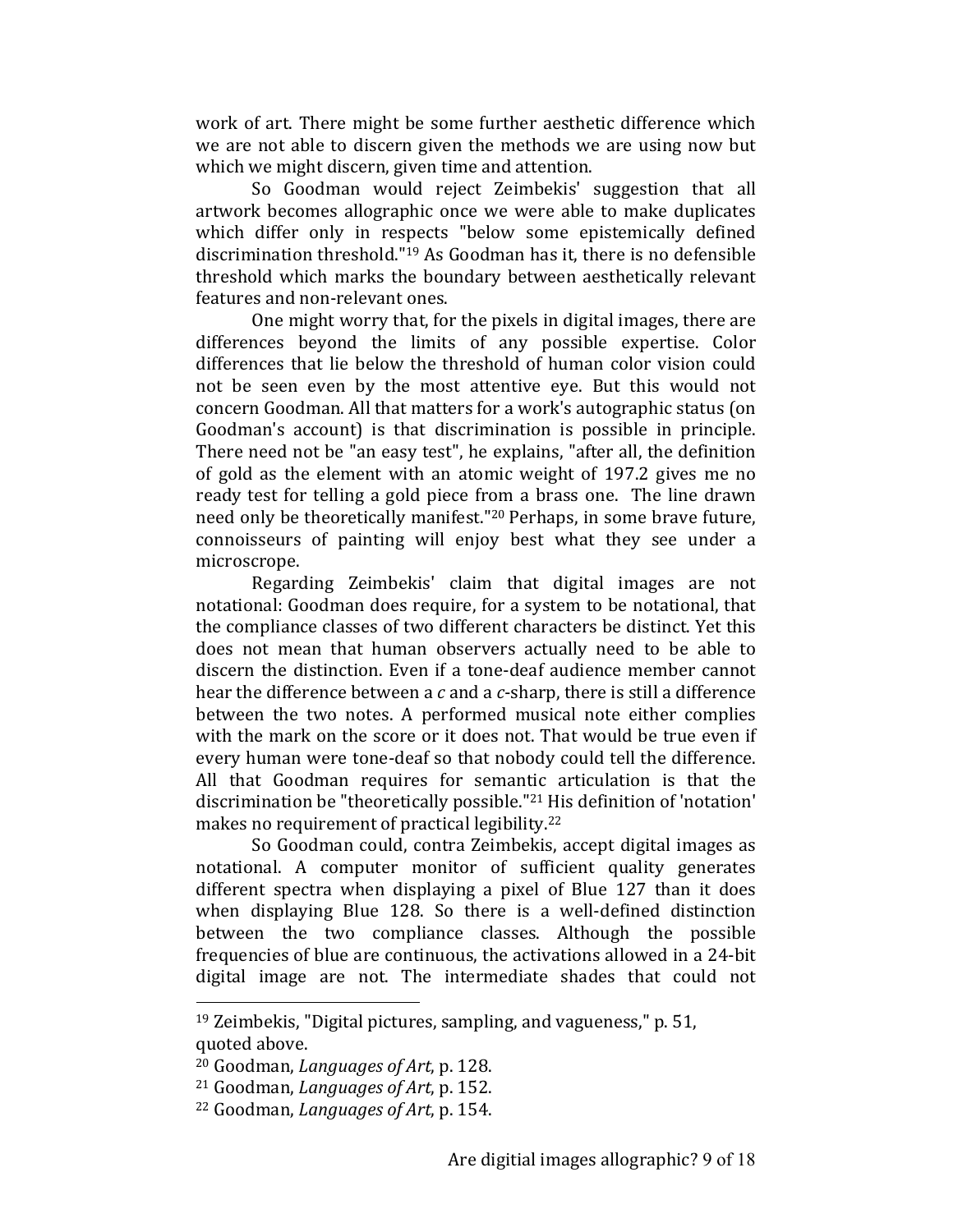unequivocally be counted as either Blue 127 or Blue 128 are not possible pixels, except on a malfunctioning monitor.

Here we are treating maps of the RGB values for pixels as the characters of the notation. This means that different computer files might encode the same character using different image file formats. One could instead treat the bits of the computer files as the characters of the notation. There would then be a family of related notation systems — namely, different encoding schemes which store the same RGB map in different ways. Either way, there are well-defined characters and compliance classes.

Independently of what Goodman would or could have said, Zeimbekis' fixation on the limits of visual acuity strikes us as a red herring. It presumes that, in order to count as instances of the same digital picture, two screen displays must be indistinguishable. On the contrary, two screen displays of the same digital picture might be readily distinguishable. This is most striking if we consider the monochrome displays which were typical of computers in the 1980s. Rather than having 24-bits for each pixel to specify precise color, a monochrome image has 1-bit for each pixel to specify whether that pixel is on (illuminated) or off (dark). Depending on the monitor, illuminated pixels might be white, blueish-white, green, or amber. Someone looking at a green monitor could hardly confuse it for an amber one, but this is no barrier to a given monochrome digital image being displayed on both. For each type of monitor, there are articulated compliance classes for *on* and *off*. With contemporary 24bit digital images, the difference between monitors is less striking  $$ but there are still differences. What matters is not that (as Zeimbekis would have it) that every display of Blue 130 look precisely the same but rather that *on a particular device* a pixel activation of Blue 130 is physically different than activations of Blue 129 or Blue 131.<sup>23</sup>

Even having escaped Zeimbekis' dilemma, there are familiar worries about the autographic/allographic distinction. Critics of Goodman, notably Jerrold Levinson, deny that any works count as allographic in Goodman's sense. The two sides rely on competing intuitions. We struggle with these intuitions in the next section and attempt to articulate a condition for being allographic which can accommodate both; in the section after that, we return to the case of digital images.

 $23$  Although Zeimbeckis claims that his "conclusions also apply to other epistemic forms of identity" including "the eight colors generated by 3-bit pixel displays", it is not at all clear how he intends the generalization to work. (Zeimbekis, "Digital pictures, sampling, and vagueness,"  $p. 44$ .) The colors in a 1-bit or 3-bit display are easier to distinguish even than musical notes, which are Goodman's centerpiece example of a notational system.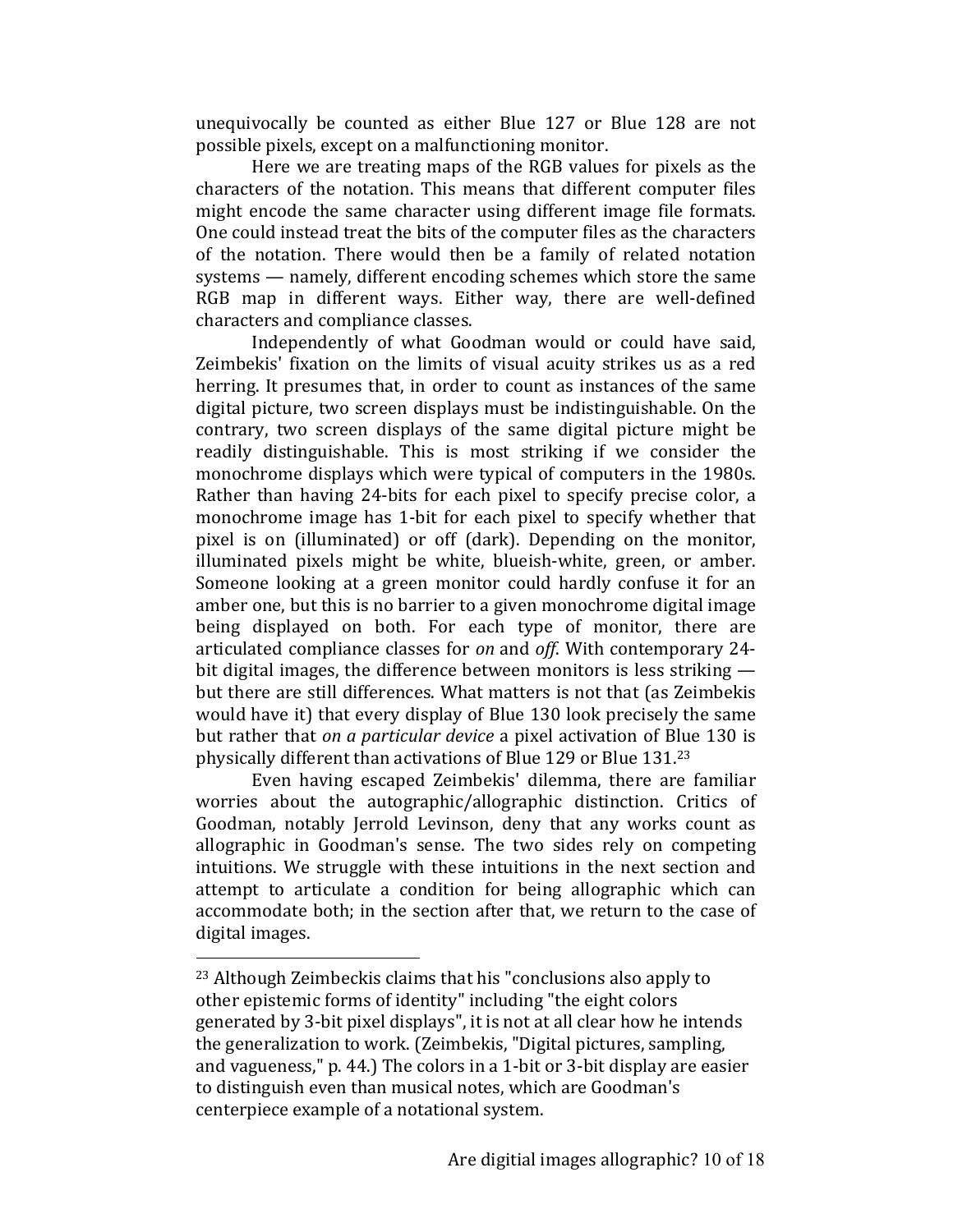# **IV. Making out the distinction**

As we saw in §I, Goodman's preferred definition is that a work is *allographic* if and only if identifying an instance of it is independent of the object's history of production, and a work is *autographic* otherwise. He elaborates:

What distinguishes an allographic work is that identification of an object or event as an instance of the work depends not at all upon how or when or by whom that object or event was produced. An inscription of a poem, for example, however produced, need only be correctly spelled; and two inscriptions of the same poem need only be spelled alike. $24$ 

For an allographic work, "[t]o verify the spelling or to spell correctly is all that is required to identify an instance of the work or to produce a new instance."<sup>25</sup> Of course, he is speaking of 'correct spelling' in a metaphorical as well as a literal sense. For the poem, it includes punctuation and (where relevant) line breaks. And he applies the same constraint to musical scores: "The alphabet is different [but] correct spelling, in only a slightly expanded sense, is still the sole requirement for a genuine instance of a work." $26$  All that is required for an object to count as an instance of a particular allographic work is that it has the right form, he insists, and this form is the one specified in the notation for the work.

For works of literature, a stock example comes from a short story by Jorge Luis Borges in which the character Pierre Menard attempts to write a novel which is word-for-word identical to Cervantes' *Don Quixote*. <sup>27</sup> Goodman thinks that, if Menard had succeeded, then an instance of Menard's novel would obviously count as an instance of Cervantes' novel. Goodman writes, "To deny that I have read *Don Quixote* if my copy, though correctly spelled in all details, happens to have been accidentally produced by a mad printer in 1500, or by a mad computer in 1976, seems to me utterly untenable.<sup>" 28</sup> Jerrold Levinson considers the case but draws the opposite conclusion. Levinson writes, "The story of Pierre Menard and 'his' *Quixote* clearly shows that works that are perceptually indiscernable are not necessarily identical; in fact, such works can be dramatically different in meaning, significance, or content." Levinson takes this as a reason to think that there are no works for which the

<sup>&</sup>lt;sup>24</sup> Goodman, *Of Mind and Other Matters*, p. 140.

<sup>&</sup>lt;sup>25</sup> Goodman, *Languages of Art*, p. 116.

<sup>&</sup>lt;sup>26</sup> Goodman, *Languages of Art*, p. 117.

<sup>&</sup>lt;sup>27</sup> Jorge Luis Borges, "Pierre Menard, author of the *Quixote*," in Labyrinths, eds. Donald A. Yates and James E. Irby (New Directions Publishing Corporation, 1964), pp. 36-44.

<sup>&</sup>lt;sup>28</sup> Goodman, *Of Mind and Other Matters*, p. 141.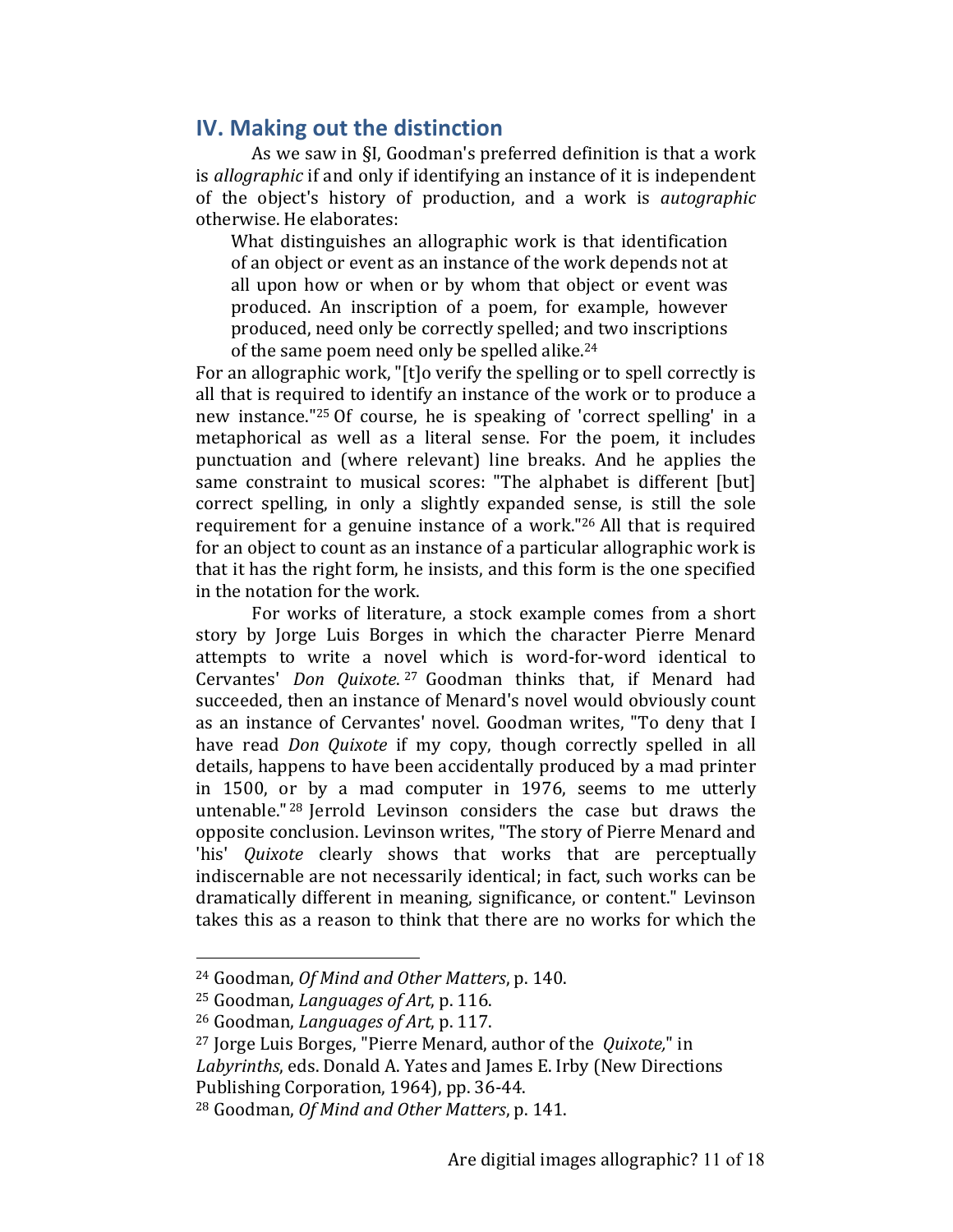identification of instances depends only on spelling; he continues, "Therefore, even a given series or configuration of notes or words, however complex it may be, is not sufficient to fix or uniquely individuate the musical or literary work in question." What matters, according to Levinson, is that the instance stands in an appropriate relation to the author. He concludes that "individuation must rest on the unique identity of the artist...."<sup>29</sup>

Levinson's intuition seems the most prevalent among contemporary thinkers. However, it is worth noting that if you discovered an abandoned computer with a word processor document which perfectly matched *Don Quixote*, then you would think that it was just a copy Cervantes' novel. You would, we think, strenuously resist any suggestion that someone had written the words independently. Even in Borges' story, Pierre Menard merely *tries* to write such a doppelgänger and fails to do so. Borges asks us not to imagine the doppelgänger directly, but instead just to imagine a man who imagined the doppelgänger. We philosophers can specify the scenario precisely in words, more directly than Borges does, but we cannot turn off the intuitive response we would have to the abandoned computer. With outlandish thought experiments, it is vexed as to how we tease apart the various contributions to our gut reaction. So we suggest intuitions about this case should not be taken to be decisive.

For shorter works of prose, the scenario is less outlandish and it is less obvious what to say. Imagine two comedians, working independently. One writes on a sheet of white paper, "A recent study shows that 4 out of 5 people make up 80% of the world's population." The other, across the country, types into a word processor the same string of characters. They have certainly written the same sentence, and it is tempting to say that they have also devised the same joke.

Consider also works of music. Intuitions differ more markedly than they do for prose works. Imagine someone improvises a performance which coincidentally conforms to the score of a work which was unknown to them. Is their performance an instance of that work? Imagine two composers, working independently, who each devise short works which are syntactically identical. Have they each hit upon the same work? Some philosophers have clear intuitions on one side or the other of these questions, but many admit to being unsure. Joseph Moore suggests that this is because our ordinary concept of *musical work* is ambiguous between what he calls S-work (which is determined by having a specific structure) and P-work

 $29$  Jerrold Levinson, "Indication, abstraction, and individuation," in Christy Mag Uidhir, ed. *Art & Abstract Objects* (Oxford University Press, 2013): 49-61; p. 55.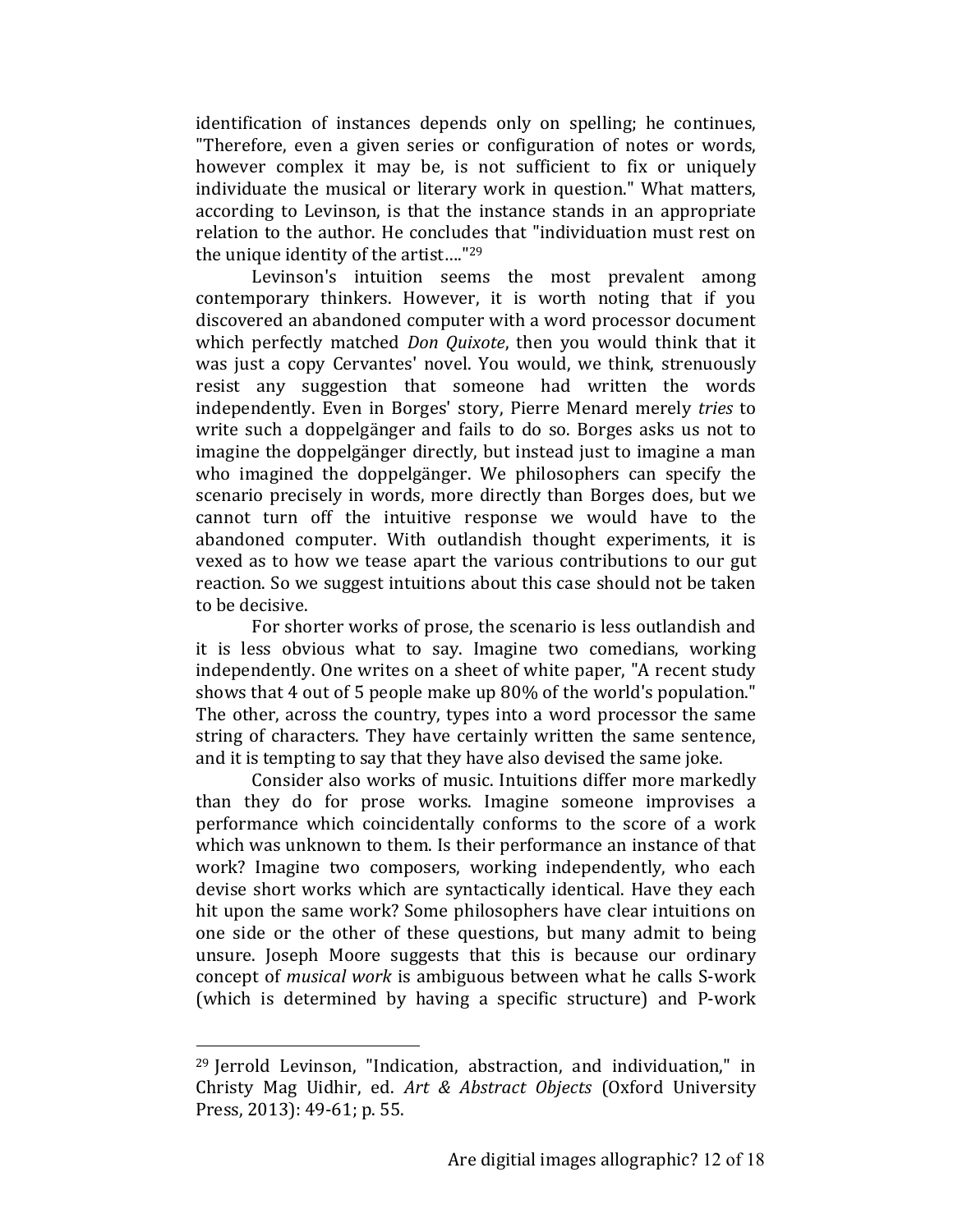(which is determined by having a specific provenance).<sup>30</sup> Where two performances are *both* the same S-work *and* the same P-work, we determinately consider them to be of the same work. Where two performances are *neither* the same S-work *nor* the same P-work, we determinately consider them to be of different works. So, in most of the cases we encounter, the ambiguous concept vields a determinate answer. Yet if two performances are the same in one respect but different in the other, then it is indeterminate whether they are of the same *work* simpliciter.

In a sense, all Moore does is pit one intuition against another. However, the existence of these inconsistent intuitions is precisely the reason to think that our ordinary talk of 'a musical work' does not refer univocally to one thing. Rather, we typically use 'work' talk when both the structure recurs and the recurrences stand in a single causal history. Edge cases presented in different ways cue conflicting intuitions because the concept does not precisely apply when one of these obtains but not the other.

Although Moore does not extend this suggestion to works of prose, we can easily do so. Consider the joke again. As an S-work, the one-line joke is a sequence of characters. Any sequence which is spelled the same, in Goodman's extended sense, counts as an instance of the same S-work. So the comedians' inscriptions are instances of the same S-joke. Considered as a P-work, what matters is the causal connection to the author. The two comedians worked independently, so their inscriptions are instances of different P-jokes.

If you have a clear intuition that the two comedians simply have written the same joke, then you might think that the concept of *joke* is unambiguously the concept *S-joke*. This would be too hasty. Considering modal flexibility can make the P-work seem more relevant. Suppose that the first comedian considers several variant wordings before writing anything down; she considers writing "Scientists in Albany have shown..." rather than "A recent study shows..." The joke she has written depends on her authorial decision, in a way that the joke on the second comedian's computer does not. If the first comedian had written the former formulation instead, then we might still see her joke as the same as the one she actually ended up writing  $-$  but different than the second comedian's joke. This would be to treat it as a P-work, identified by having the same author and creative context.

Regardless of our intuitions about whether 'work' is ambiguous, the objects corresponding to the S-works and P-works all exist. For music, Moore suggests that each S-work is a sound structure

 $30$  Joseph G. Moore, "Musical works: A mash-up," in Christy Mag Uidhir, ed. *Art & Abstract Objects* (Oxford University Press, 2013): 284-306.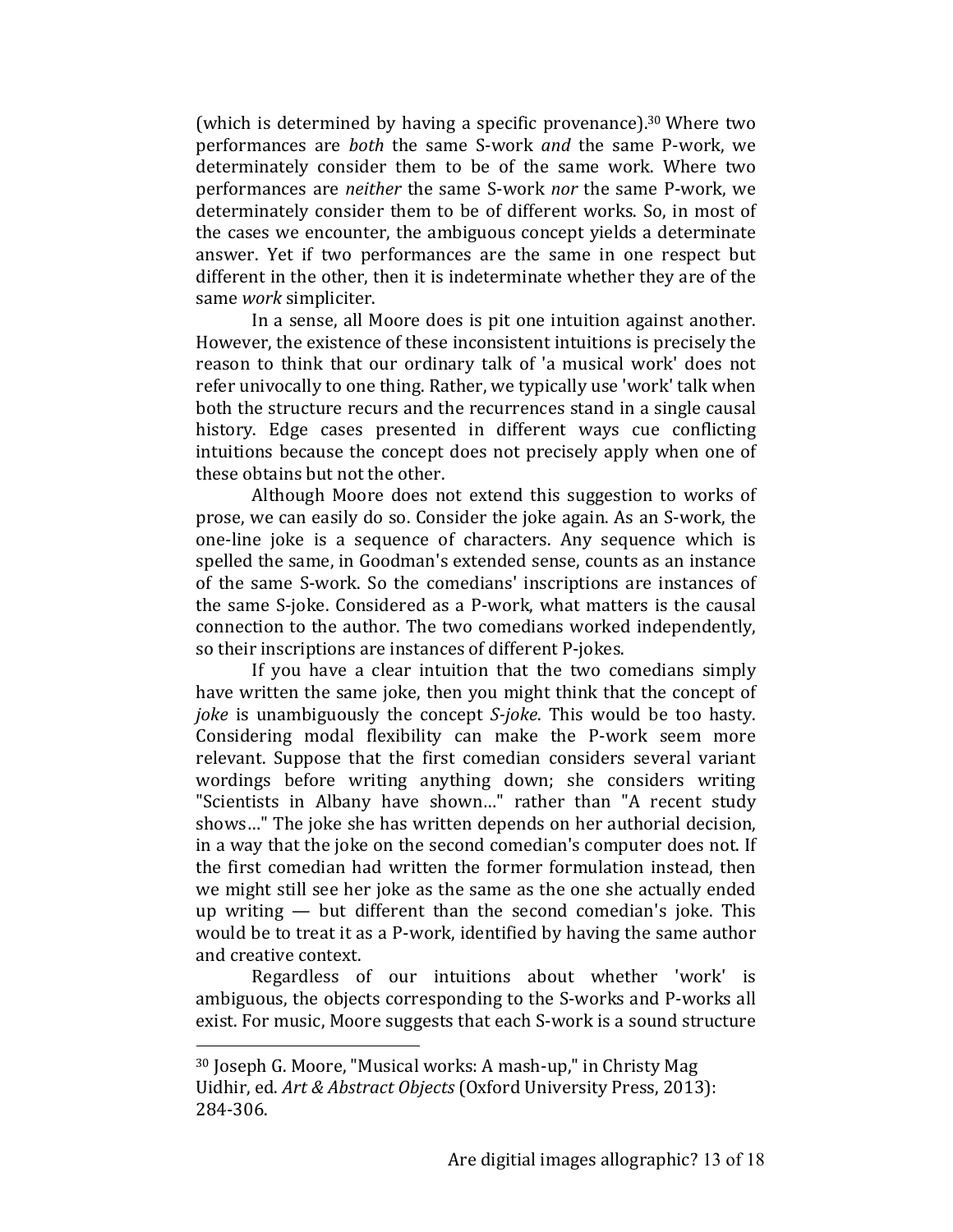and each P-work is a tradition-thread of producing sounds like that. Tradition-threads can be understood as historical individuals, in a sense elaborated by Guy Rohrbaugh.<sup>31</sup> Rohrbaugh argues for the ontology of artworks as historical individuals based on considerations of modal and temporal flexibility, and it is precisely those kinds of considerations which Moore uses to elicit intuitions which favor Pworks.

For the joke, the S-work is a string of characters, and each Pwork is a tradition-thread. It may seem grandiose to describe the two P-jokes as 'tradition-threads', but all we mean is that they are causal sources for different retellings. If the first comedian tells the joke to a friend, the words of the friend's retelling depend on what the first comedian wrote on her paper and not on what the second comedian wrote on his computer.

So the disagreement is not over ontology (what exists) but instead over which of the two, the S-work or the P-work, constitutes an art object or is worthy of aesthetic attention. Goodman would say it is the S-work, Levinson would say it is the P-work, and Moore says it is 'the work' in a sense which is ambiguous between the two. Without attempting to settle the disagreement, note that posing the question is only possible if we can distinguish between the S-work and the Pwork. For novels, we can distinguish S-novel and P-novel; for jokes, we can distinguish S-joke and P-joke; and so on. There is no such divergence for paintings, because there is no way to elaborate a sense of S-painting. All instances of a particular painting must be the single instance produced by the painter, so the only *painting* concept is Ppainting.

We can say that an art form is 'allographic' if works of that form have, as a matter of ontology rather than as a matter of aesthetics, both a corresponding S-work and a corresponding P-work. If we take this as a definition, then we should say that a form is 'autographic' if and only if works of that form exist only as P-works.<sup>32</sup>

Before returning to the question of digital images, we consider some general objections to thinking of the distinction in these terms.

One might object that we have not actually shown that S-works are at all relevant to considerations of art. To answer this worry, it suffices to show that S-works are at least sometimes objects of

<sup>31</sup> Guy Rohrbaugh, "Artworks as historical individuals," *European Journal of Philosophy* 11(2003): 177-205. See also P.D. Magnus, "Historical individuals likes *Anas platyrhynchos* and 'Classical gas'," in Christy Mag Uidhir, ed. *Art & Abstract Objects* (Oxford University Press, 2013): 108-24.

 $32$  There is then a logical possibility for what we might call 'heterographic' art forms, the works of which only exist as  $S$ -works but it is not clear whether such a thing could actually exist.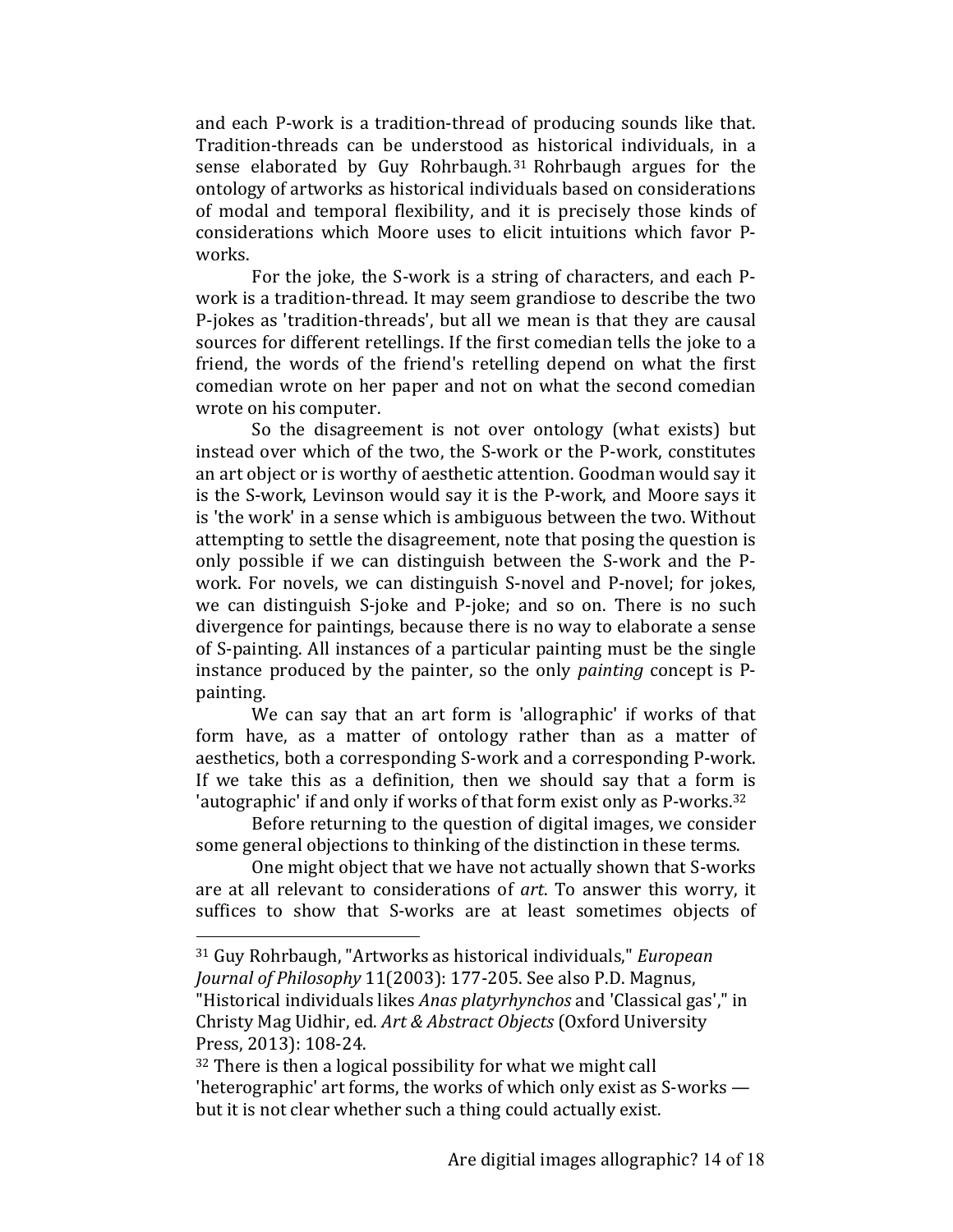aesthetic interest. We do sometimes attend to the purely formal properties of art objects. Since objects which are instances of the same S-work share all of their formal properties, it makes sense to say that when our attention is focused exclusively on form we are attending to the S-work rather than to the P-work. It is common to focus critical attention on the formal properties of music, which is why Moore can so easily pose cases that tempt us to think in terms of the S-work. And there are at least some cases of poems and visual works that invite us to think in this way. For images that might be considered artworks, it is typical or at least common that the formal properties are aesthetically interesting.

One might take this reply to suggest another worry: Paintings have formal properties, too, so what blocks there being an S-work even for autographic works? As we discussed when defending Goodman from Zeimbeckis, there is no principled way to exclude any feature of a painting from those that are constitutive of it. There is no well-defined boundary separating the formal properties from the merely physical ones, so there is no separate S-work apart from the individual object in all its particularity. Yet one might press the objection by imagining a future artworld in which robots ape every brush stroke that a painter makes, so as to replicate every mark on separate canvasses, after which all the canvasses are shipped out to museums and galleries. In this future artworld, nobody distinguishes the canvas produced by the artist's own hand from the others. $33$ Perhaps in such a world the historical connection to the artist's motions would still be deemed indispensable. Then painting would still not have an S-work, but would instead be like print-making in having a P-work that allows for multiple instances. But perhaps not. More importantly, when critics in that artworld say 'painting', they would not mean what we mean by our word 'painting'. Just as the invention and adoption of musical notation changed music as an art form, radical institutional and technological changes could change painting. But the fact that canvasses with pigment on them could be

 $33$  Gregory Currie poses a similar scenario involving a super xerox machine that duplicates paintings and, in parallel fashion, imagines doppelgänger canvasses painted by Twin Earth Picasso. He tries to raise problems for the distinction between autographic and allographic works, but his resolution entails that the canvasses are not works of art or even tokens of works. On his view, a work of art is an action type which Picasso and Twin Earth Picasso can equally well perform. So it seems that he would reject the very ideas of S-work and P-work which frame our explication of the distinction. It is beyond the scope of this paper to engage such highly revisionary possibilities. Gregory Currie, An Ontology of Art (Macmillan Press, 1989).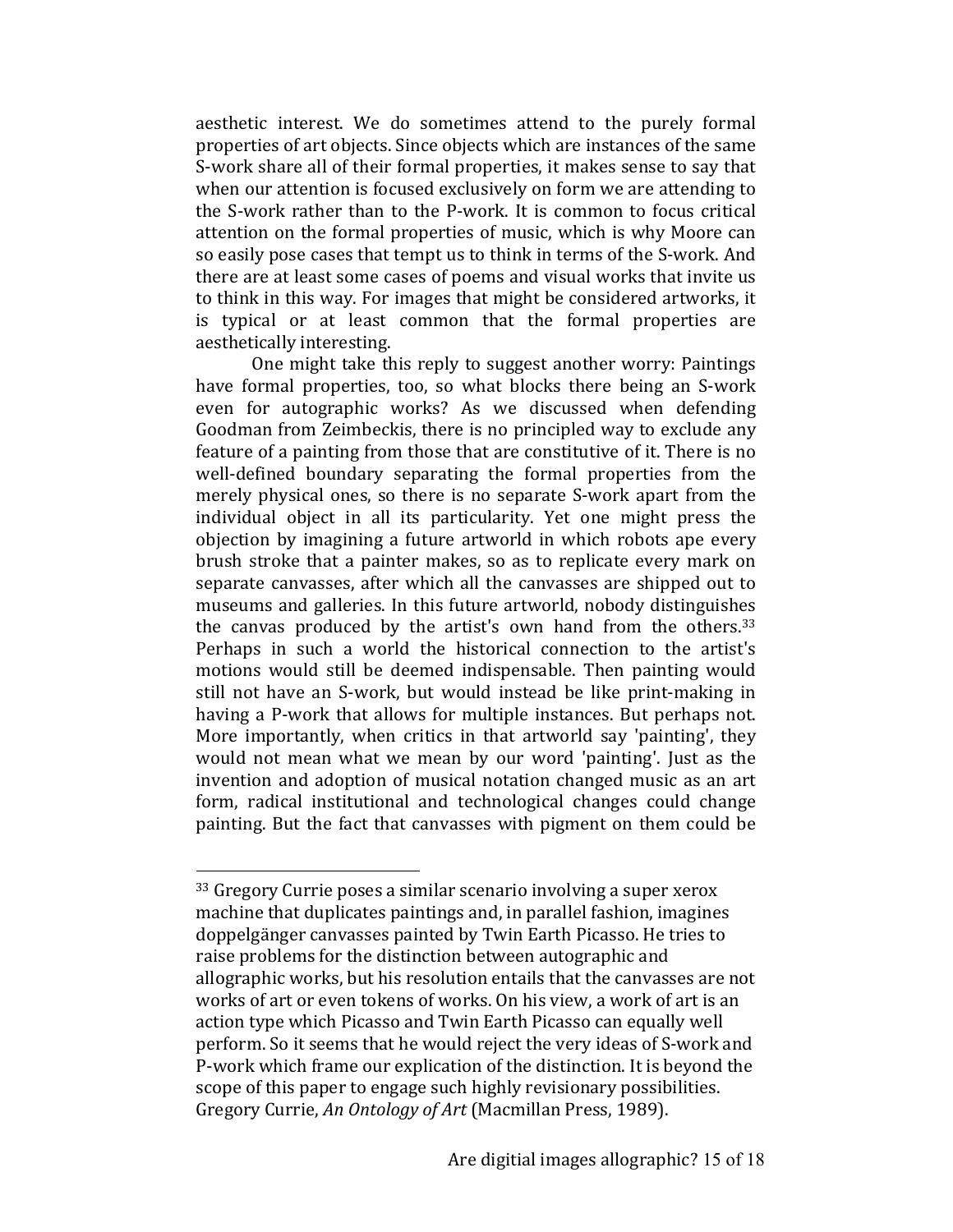instances of an S-work does not show that a painting, in the present sense of the word, has any corresponding S-work.

To repeat our criterion before moving on: An art form is 'allographic' if works of that form have both a corresponding S-work and a corresponding P-work.

### **V. Digital images**

We turn finally to our title question: Are digital images allographic?

Imagine someone in Canada opens a drawing program, creates a new document, and doodles some gray splodges onto the background. The Goodmanian intuition is that you see the same digital image if you see a display of any pixel-for-pixel identical image, regardless of whether the file was generated by doodling in Canada or randomly generated by a computer in China  $-$  as Goodman says, by "a mad computer". This intuition is to consider *digital image* as Swork.

One might resist the Goodmanian intuition on these grounds: The file generated by the mad computer, although it coincidentally happens to be pixel-for-pixel identical to the doodled file, does not carry the same information. Suppose, for the sake of concreteness, that the upper-left pixel of the image is a dull gray  $(65,65,65)$ . This is true of both the doodle and the randomly generated image. Yet what explains this fact about each is different. The fact that the upper-left pixel of the file from Canada is Gray 65 is explained by the color selection and doodling of the user. The fact that the upper-left pixel of the file from China is Gray 65 is explained instead by details of the program used to generate it. Moreover, the coincidence between the two files is unreliable. If the person making the doodle had been in a different mood, then the pixel in her image might have been some  $other color - but that change would have not have made a difference$ to the Chinese image. Similarly, a different result from the pseudorandom algorithm of the Chinese computer would have made the upper-left pixel different in the Chinese image but would have made no difference to the Canadian doodle. These causal-historical considerations distinguish the two digital images, treating them as distinct P-works.

It seems, then, that digital images can be construed both as Sworks and as P-works, depending on which approach we take. So, by our definition, digital images are allographic.

As we promised at the outset, the answer to the question posed in our title is *yes*, and there were complications along the way. There is a further complication about digital *photographs* which we take up in the next section.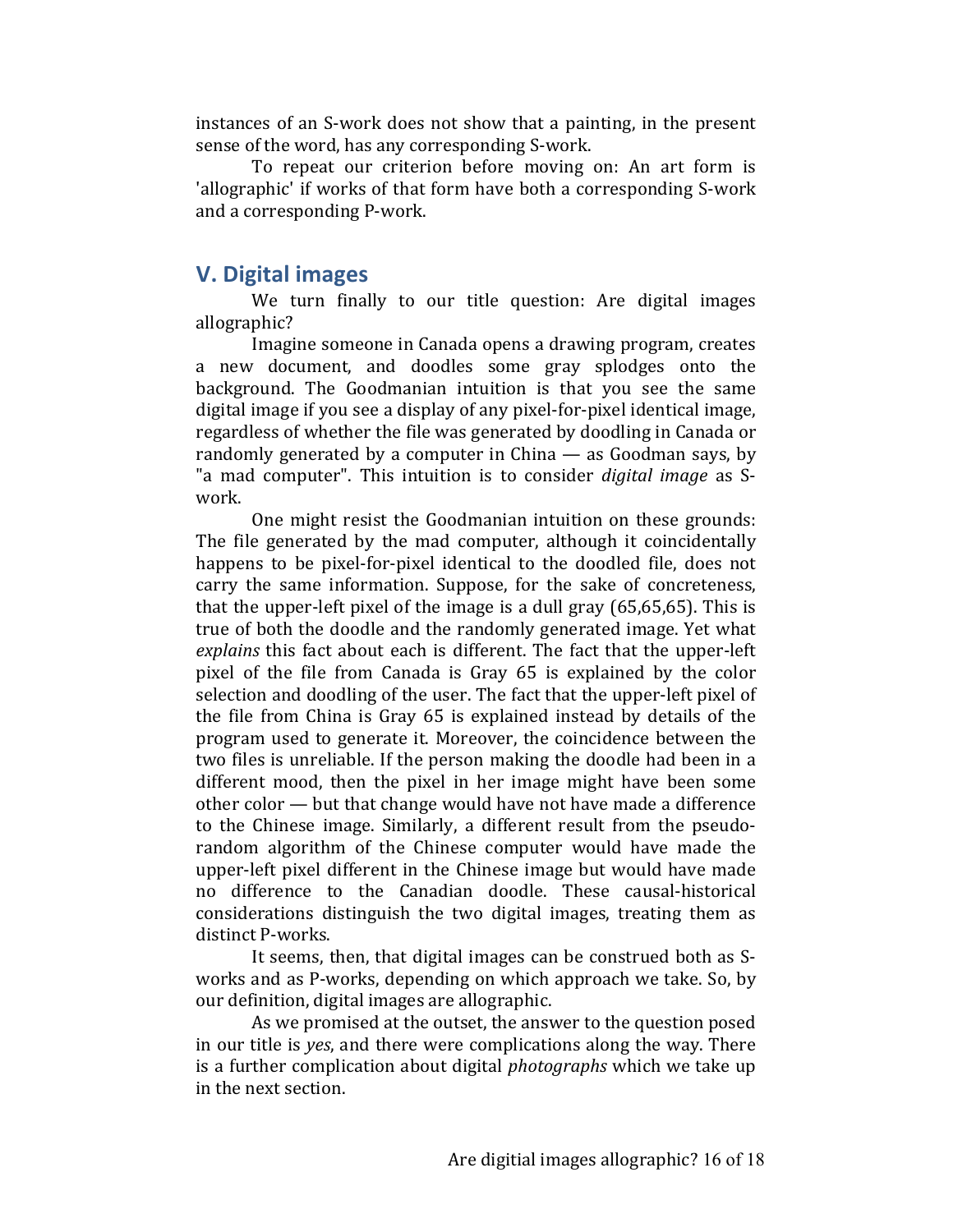# **VI.** The problem with digital photographs

Imagine someone goes on vacation to San Francisco and takes a picture of the fog. The scene is mostly various shades of white and gray. Taking the picture produces a graphics file which, when displayed on a computer, is a digital photograph. Suppose that the resulting image is pixel-for-pixel identical to that of the Canadian doodle and the random Chinese file, our examples from the previous section. The upper-left pixel is Gray 65, but this fact about the image from San Francisco is explained by the dimness of the scene and by the sensitivity of the camera. If the fog had been a bit thinner, then the pixel in the photograph would have been a brighter gray. The picture is importantly — one might say *essentially* — a photograph of that fog. Pixel-for-pixel identical images formed in other ways do not have this connection, so they cannot be the same work as the photograph.<sup>34</sup>

Note that the point is not just that the color of the pixels in the photograph carry information about the fog. In the case of the Canadian doodle, the Gray 65 carries information about the color choice of the person making the doodle, but the doodle is not *about* the color choice. Chemical facts about *Nighthawks* might indicate things about where Hopper bought his paints, but the painting is not about that. If we imagine him having gotten his paints from somewhere different, we might still imagine him painting *Nighthawks*.

The worry about digital photography could be elaborated in either of two different ways:  $(1)$  One might say that photographs necessarily represent. The photograph in our scenario represents the San Francisco fog which was in front of the camera when the picture was taken. The doodle and the random image do not represent anything. (2) Following Walton, one might say that photographs are transparent.<sup>35</sup> We literally see the fog when we look at the photograph from San Francisco. By contrast, we just see a spread of color if we look at the doodle or the random image.

Either elaboration entails that a digital photograph *qua* photograph is necessarily connected to an object which appears in it. The difference is just whether the object is represented in the photograph or appears directly. In either case, the digital photograph

 $34$  Digital cameras now typically include metadata specifying the shutter speed, whether the flash was fired, when and where the picture was taken, and so on. So the file for the digital photograph will be different than the file for the doodle. This is a difference that does not matter for consideration of the two images, since the metadata makes no difference to what appears on the screen.

<sup>&</sup>lt;sup>35</sup> Kendall L. Walton, "On the nature of photographic realism," *Critical Inquiry* 11 (1984): 246-277.